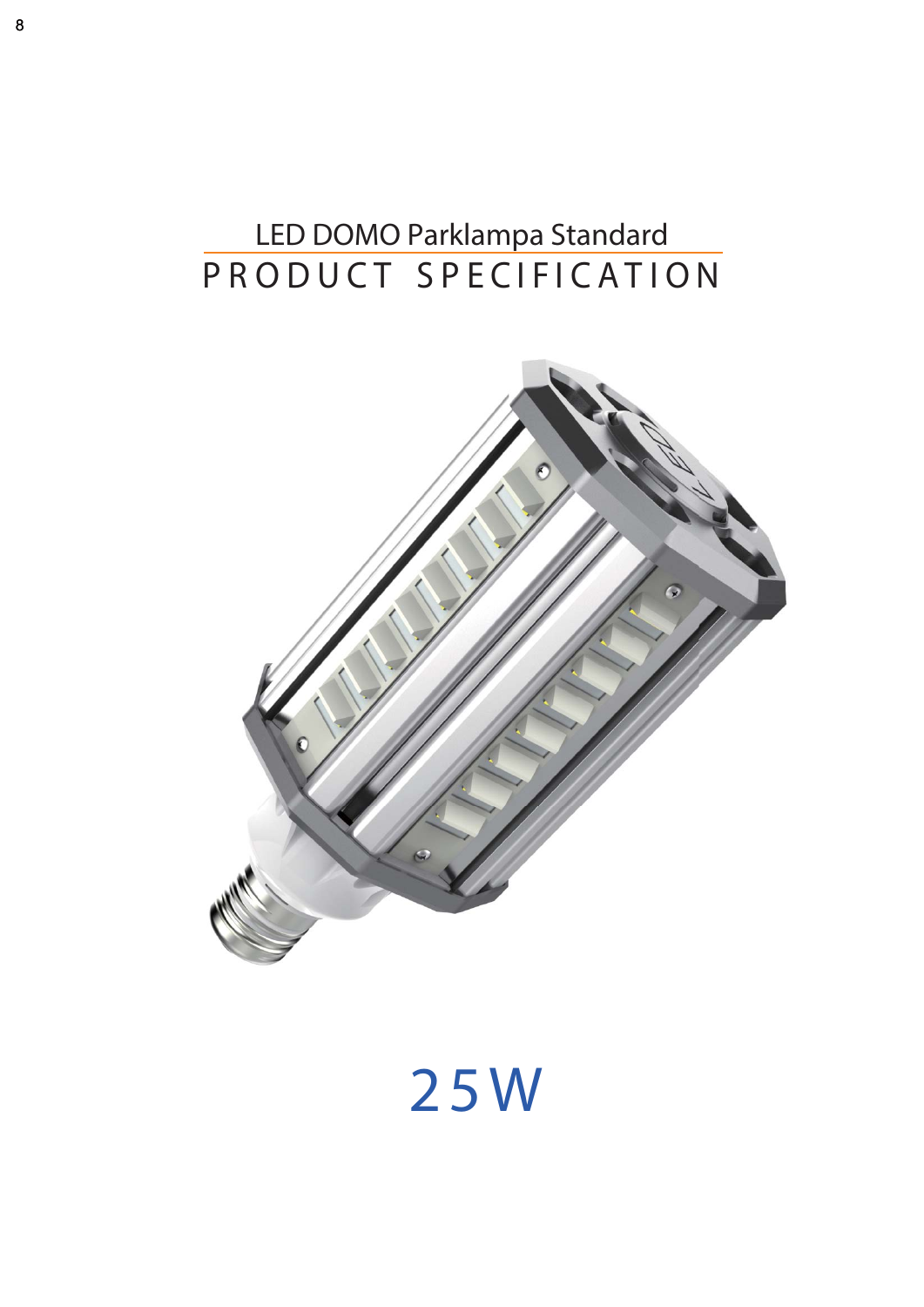





Lumileds





E 27 Stable structure

| <b>Product Specifications</b> |                             |  |  |  |
|-------------------------------|-----------------------------|--|--|--|
| <b>Product Name</b>           | LED DOMO Parklampa Standard |  |  |  |
|                               |                             |  |  |  |
| Part No                       | LL360-25PS-E27              |  |  |  |
| Dimension                     | Φ85*180.5 MM                |  |  |  |
| <b>Materials</b>              |                             |  |  |  |
| <b>LED Brand</b>              | Epistar/Lumileds            |  |  |  |
| <b>LED Type</b>               | SMD 3030                    |  |  |  |
| <b>LED OTY</b>                | 80 PCS                      |  |  |  |
| Housing                       | $PC + AL$                   |  |  |  |
| <b>Housing Color</b>          | $White+Gray$                |  |  |  |
| Cover                         | Clear/Frosted               |  |  |  |
| <b>Technical Parameters</b>   |                             |  |  |  |
| Color Temperature             | 2700-6500K                  |  |  |  |
| CRI                           | > 80                        |  |  |  |
| Lumen                         | $>3250$ LM                  |  |  |  |
| Lumen Efficacy                | 130-140 lm/W                |  |  |  |
| Viewing Angle                 | 360 degree                  |  |  |  |
| Input Voltage                 | AC100-277V 50/60Hz          |  |  |  |
| PF                            | > 0.9                       |  |  |  |
| Waterproof Rating             | <b>IP60</b>                 |  |  |  |
| <b>Base Options</b>           | E27                         |  |  |  |
| Working temperature           | $-40 - 55^{\circ}$ C        |  |  |  |
| warranty                      | 3 Years                     |  |  |  |
| Surge voltage                 | 4000V                       |  |  |  |

### **Dimensions**



#### **Luminous Emittance**

LUMINOUS INTENSITY DISTRIBUTION DIAGRAM









Hollow heat sink,ventilation design increase air reflow



Driver separate/ Air Gap design, insulate thermal transmission between driver and LED